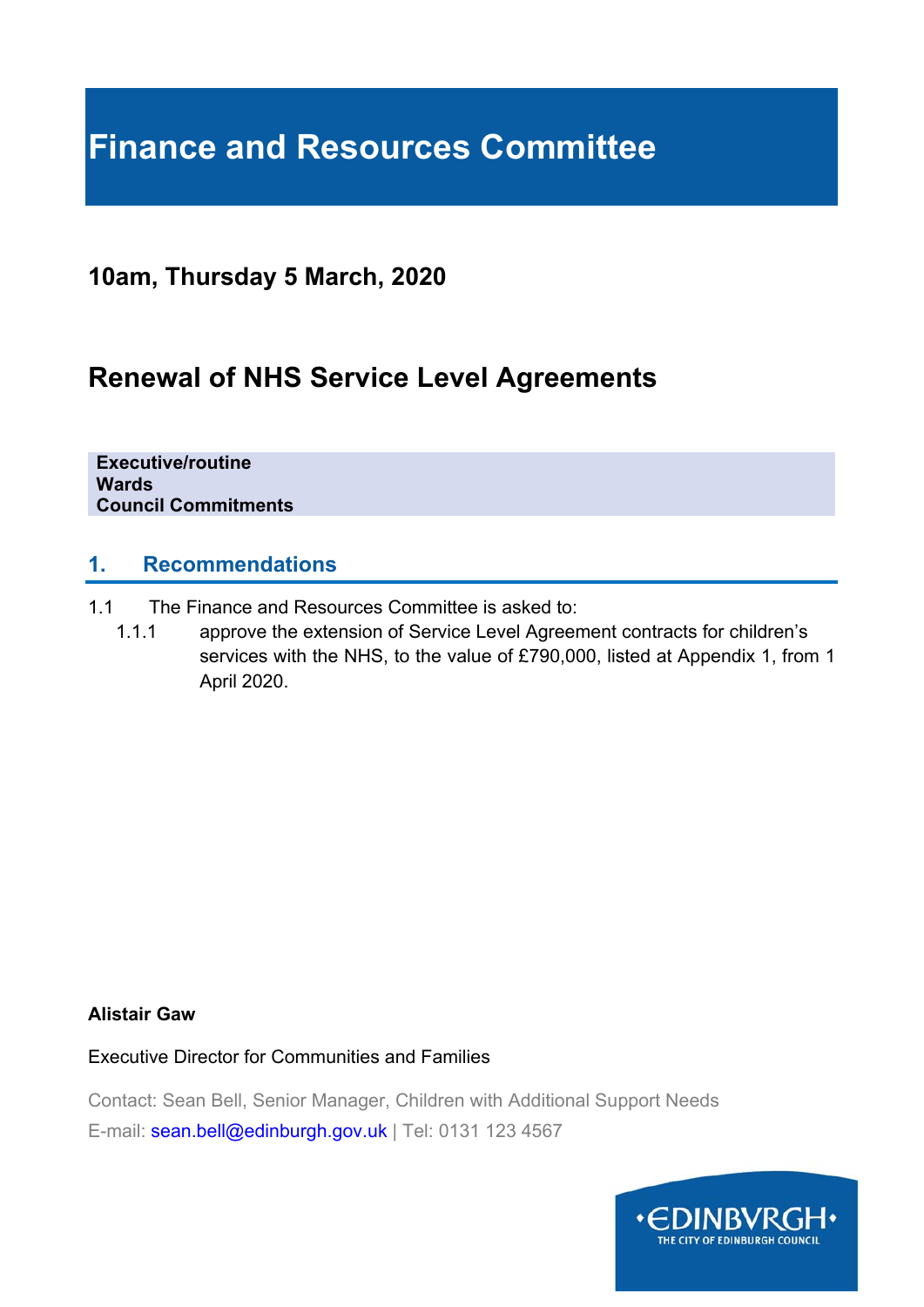## **Renewal of NHS Service Level Agreements**

#### **2. Executive Summary**

- 2.1 This report is to request approval for:
	- 2.1.1 the award of three years funding to the total value of £300,000 (£100,000 per annum) for NHS services supporting enhanced integrated support for children and young people with additional support needs.
	- 2.1.2 the extension of one-year funding arrangements to the value of £170,000 for NHS services supporting enhanced integrated support for children and young people in Additional Support for Learning (ASL) provisions and Throughcare and Aftercare (TCAC) services.
	- 2.1.3 the extension of three months funding arrangements to the value of £330,000 for NHS CAMHS Services and delivery of Occupational Therapy and Speech and Language Therapy in mainstream and special schools' provisions.
- 2.2 The total value of the agreed funding arrangements equates to £790,000.

#### **3. Background**

- 3.1 The Council currently commissions the NHS to provide a number of enhanced services to children and young people as detailed in in the main report. Some of these arrangements have been jointly reviewed during financial year 2019-20 and are deemed appropriate to continue as outlined in appendix 3. Delivery and performance are considered fit for purpose and in line with the Scottish Government's strategic priorities for Getting it Right for Every Child.
- 3.2 Some arrangements are still under review and will be fully evaluated during financial year 2020-21.

#### **4. Main report**

4.1 The Children and Young People (Scotland) Act 2014 places a duty on the Education authority to make appropriate arrangements for identifying those children for whose school education they are responsible, who may have additional support needs.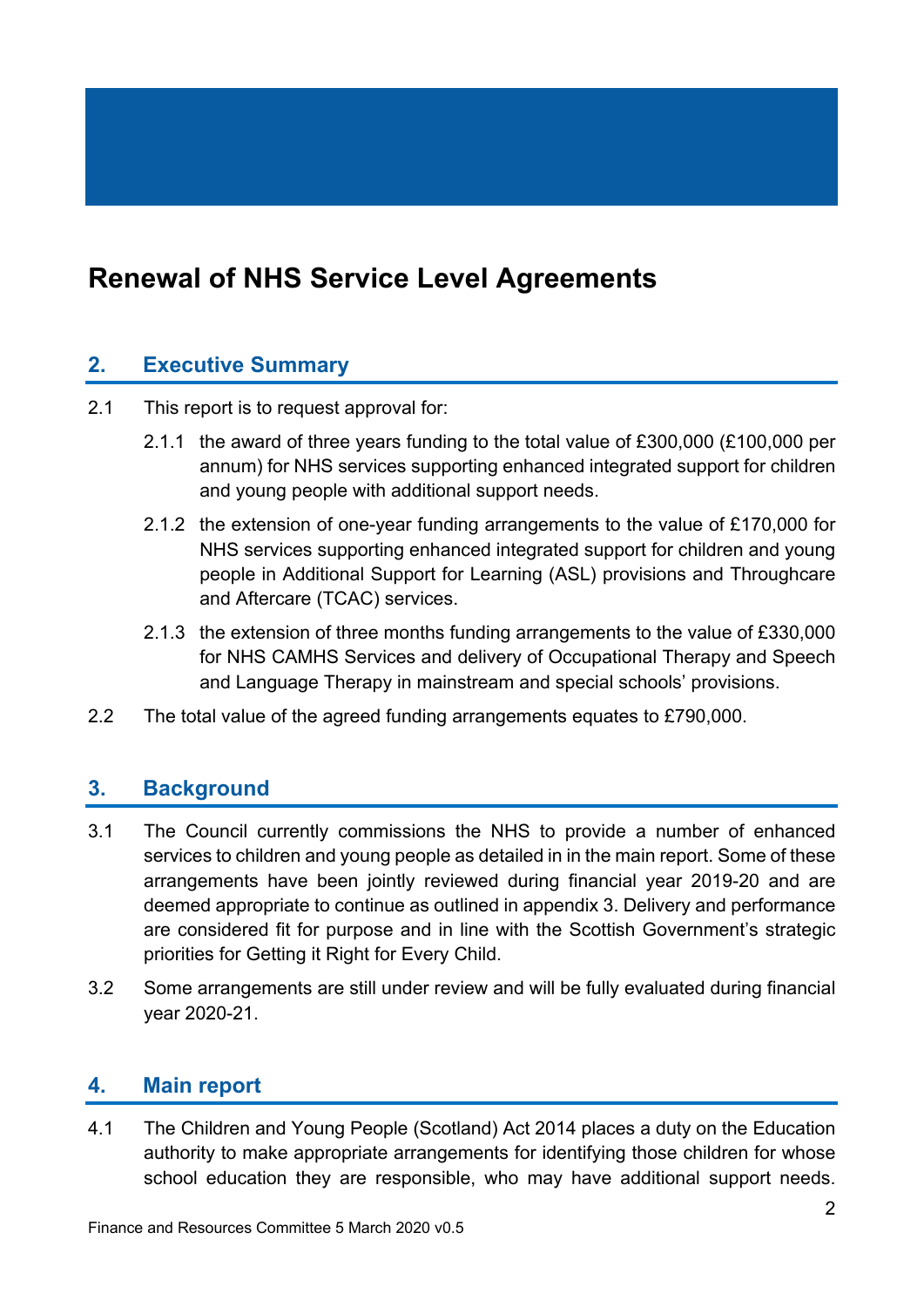Appropriate agencies have a duty to help the education authority discharge their duties. NHS Lothian and the Education Authority (the Council) collaborate to meet children's additional support needs, promoting integrated working across agencies in assessment, intervention, planning, provision and review.

- 4.2 The Act requires Councils and the NHS to ensure that children's services are provided in ways which:
	- 4.2.1 best safeguard, support and promote the wellbeing of children
	- 4.2.2 ensure that any action to meet needs is taken at the earliest appropriate time
	- 4.2.3 take appropriate action to prevent needs arising.
- 4.3 Considering this, the Council commissions additional services to ensure that children have timely access to health services appropriate to their additional support needs at school and early years. This also ensures that children can experience seamless support where they may require a range of health and educational support for complex needs, for example, consistent approaches to moving and handling for children who require high levels of physical support in everyday living.
- 4.4 The funding for these services adds value to what is already being provided by NHS Lothian under statutory duties. The services are provided with the aim of enhancing pupils' access to the curriculum and maximising educational achievements, literacy and social development.
- 4.5 These services include:
	- 4.5.1 Allied Health Professional services, principally Speech and Language Therapy for children and young people in school.
	- 4.5.2 Specialist assessment, advice and staff training for children who require high levels of physical assistance in school
	- 4.5.3 A contribution towards the Prepare team costs. Prepare is a multi-agency team providing social work and medical support to pregnant women with complex substance misuse. The team is highly successful in supporting women to stabilise their drug use leading to better health and long-term care outcomes for babies.
	- 4.5.4 Medical support for young people who are previously looked after by the local authority
	- 4.5.5 Mental health support for Looked After and Accommodated children and young people.

#### **5. Next Steps**

5.1 The request for one-year renewal for services listed in appendix 3 is due to a full review of the current SLA that the Local Authority is undertaking with a focus on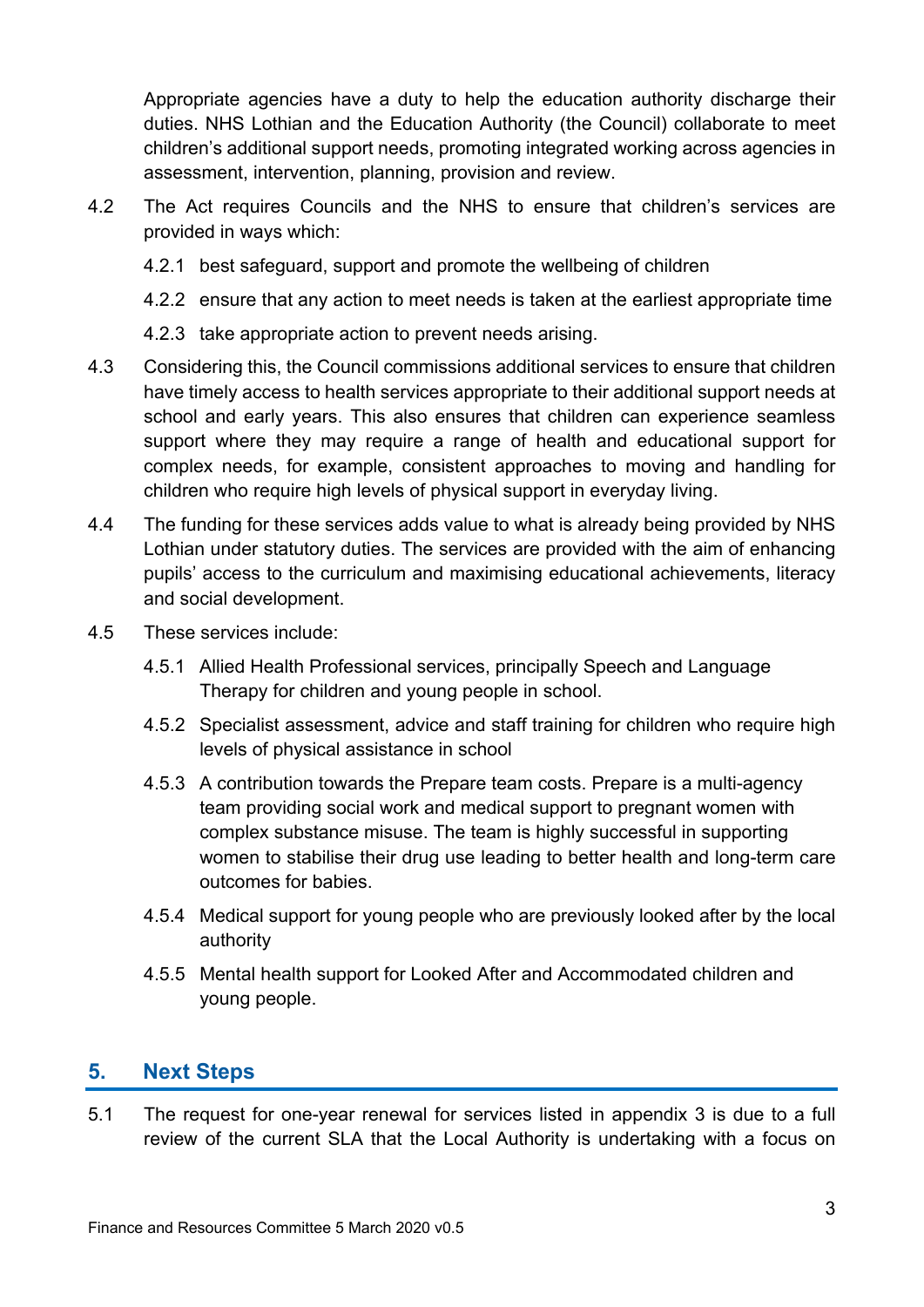improving wellbeing outcomes, and to report on how the two partners are improving those outcomes.

- 5.2 The request for three months renewal for services listed in appendix 3 is due to a full review of the current SLA that the Local Authority has undertaken in collaboration with the NHS. A full report on the results and the recommendations will be submitted for consideration and approval prior to the beginning of academic year 2020-21. To ensure and improve consistency and delivery of the integrated children's services, it is deemed appropriate by both partners to align the service delivered in schools with the academic year (August – June).
- 5.3 Approval for a short-term extension is therefore being sought.

#### **6. Financial impact**

- 6.1 The total value of the agreements' renewal is £790,000. Details of the financial impact of each service provision are listed in Appendix 1.
- 6.2 In addition, the cost of individual care packages in 2018/19 was £85K. We anticipate, in the light of rising levels of children with complex needs, this will increase. At this stage, we envisage this would be a maximum of £100K.
- 6.3 Budgetary provision exists for these commitments.

#### **7. Stakeholder/Community Impact**

- 7.1 The services provided under these Service Level Agreements are responding to the need for effective integrated support and early intervention for children at school and key targeted services.
- 7.2 Council Standing Orders normally require competition for these values, however best value in this instance is achieved through maintaining collaborative working relationships with the NHS.
- 7.3 There are no adverse environmental outcomes arising from this report

#### **8. Background reading/external references**

- 8.1 Guidance on partnership working between allied health professions and education
- 8.2 The Education (Additional Support for Learning) (Scotland) Act 2004
- 8.3 The Children and Young People (Scotland) Act 2014
- 8.4 Getting it Right for Looked After Children and Young People Strategy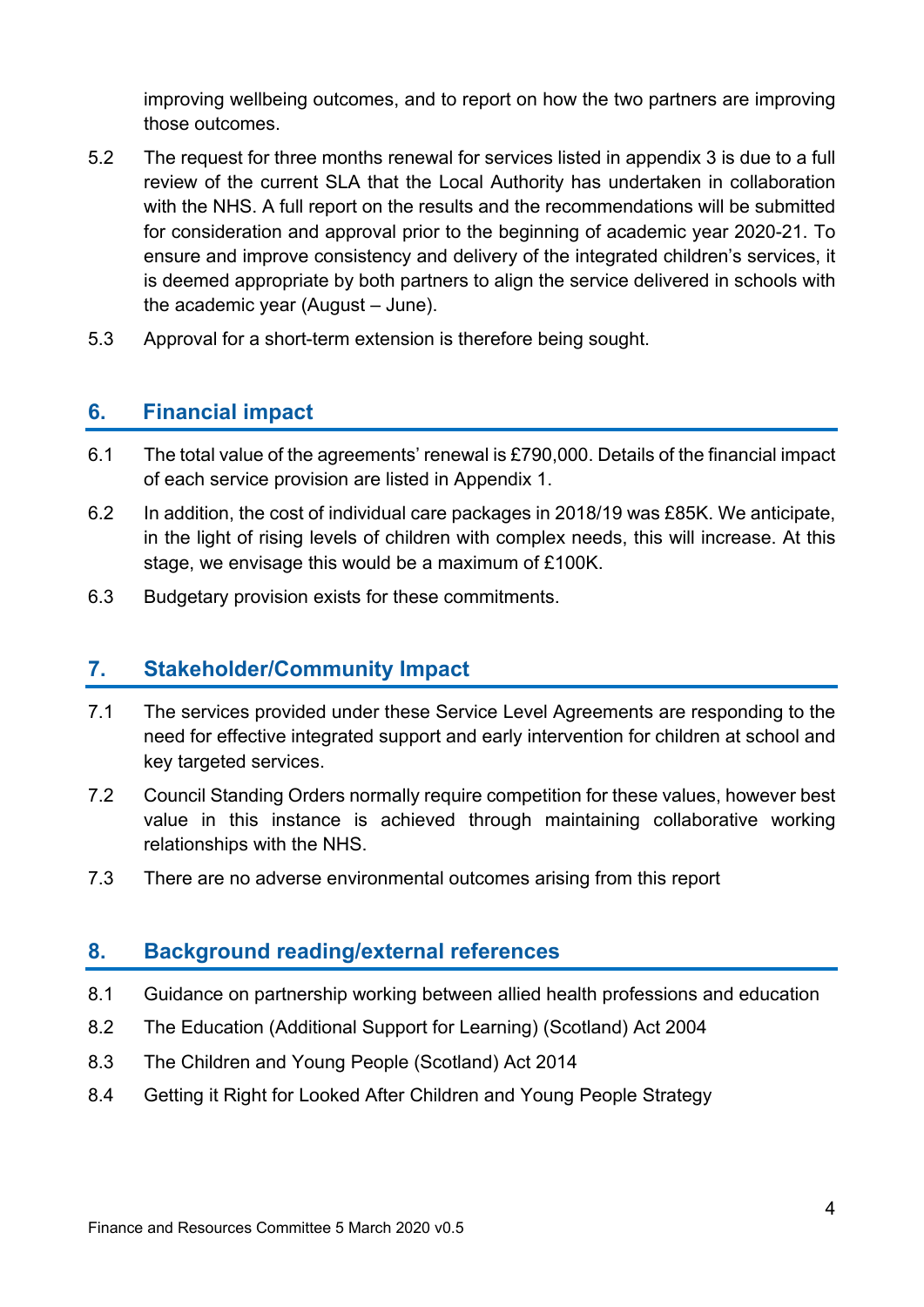## **9. Appendices**

9.1 Appendix 1 Proposed NHS Budgets